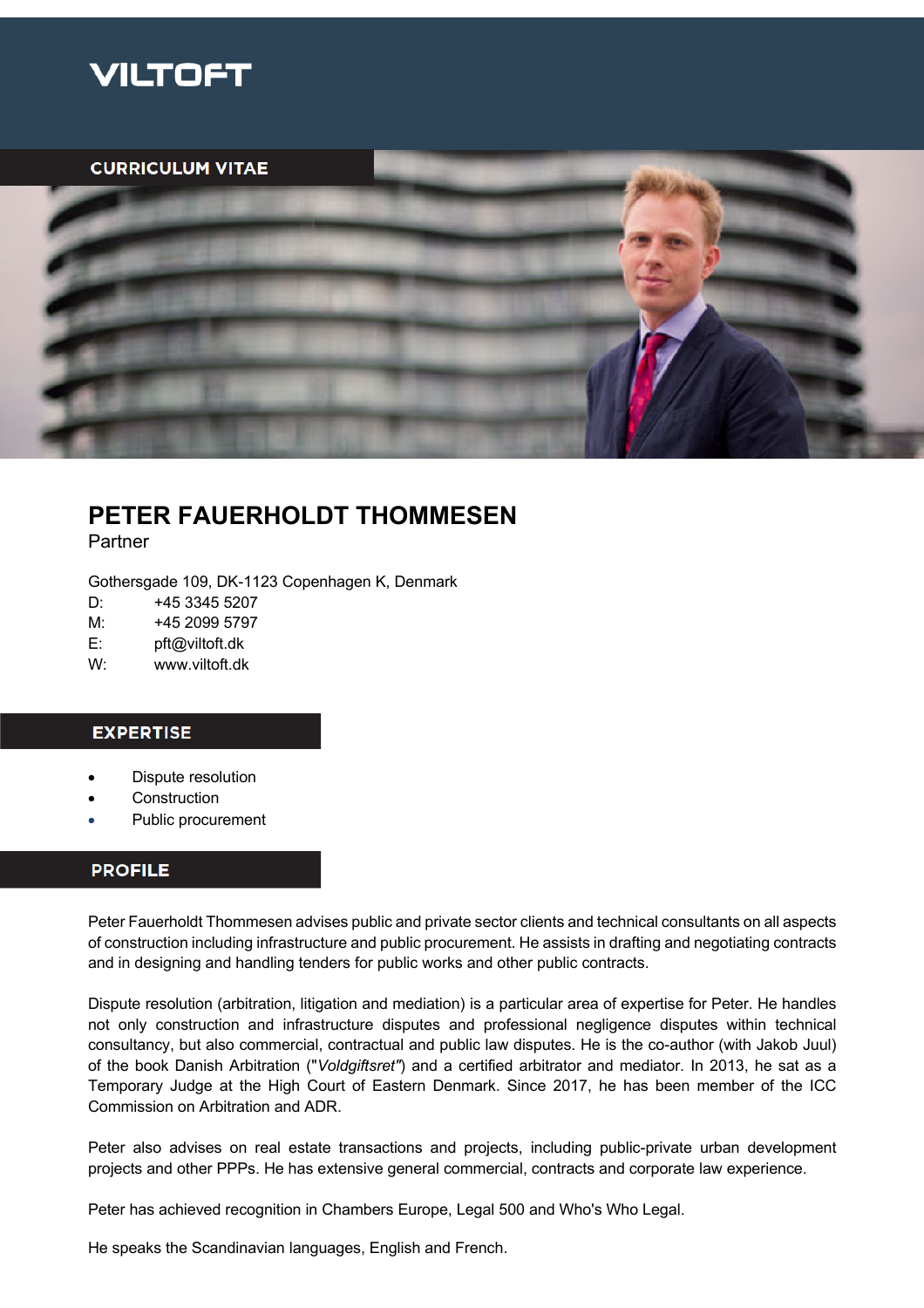# VILTOFT

## **REFERENCES**

Peter has recently advised clients on matters such as:

- Drafting and tendering of contracts for the lightrail project in Odense (Odense Letbane) and the Greater Copenhagen Area (Ring 3), covering civil works, transportation systems, rolling stock and maintenance and operation
- Drafting and tendering of contracts for infrastructure works in connection with the Copenhagen Metro
- Drafting and tendering of contracts for urban development PPP projects as well as establishing publicprivate urban development companies (NærHeden, Høje Taastrup C, etc.)
- Tender of insurance services relating to infrastructure projects
- Tender of it development contract
- Ongoing legal assistance to technical consultants (architects and engineers) and contractors on building and construction projects

He has also been involved in litigation and arbitration concerning:

- Delay and additional claims of contractors in connection with the Copenhagen Metro project
- Delay and disruption related to projects within the district heating sector
- All-risks insurance cover for construction defects in newly constructed commercial buildings and other insurance claims disputes
- Product liability in the building and construction industry
- Fees and liability of technical consultants in relation to large public construction projects such as megahospital projects
- Professional negligence of technical consultants, attorneys and company directors

As arbitrator Peter Fauerholdt Thommesen has been appointed in 20+ ad hoc and institutional arbitrations regarding shareholder disputes, partnership disputes, M&A, real estate and insurance disputes as well as contractual disputes in a number of areas such as building and construction, IT and energy. He has experience both as chairman, co-arbitrator, sole arbitrator, interim arbitration and as arbitrator in expedited arbitration procedures.

# **WHAT OTHERS SAY**

Peter Fauerholdt Thommesen is one of the recommended profiles in Chambers Europe within the category Real Estate: Construction and in the guide it is stated:

*"Peter Fauerholdt Thommesen rises in the rankings following his growing presence in the construction world. He is well placed to handle complex construction disputes and tender procedures for infrastructure and energy projects as well as PPP agreements. Interviewees reflect:* "He is very good with international clients and pragmatic and also good in arbitrations."" (2022)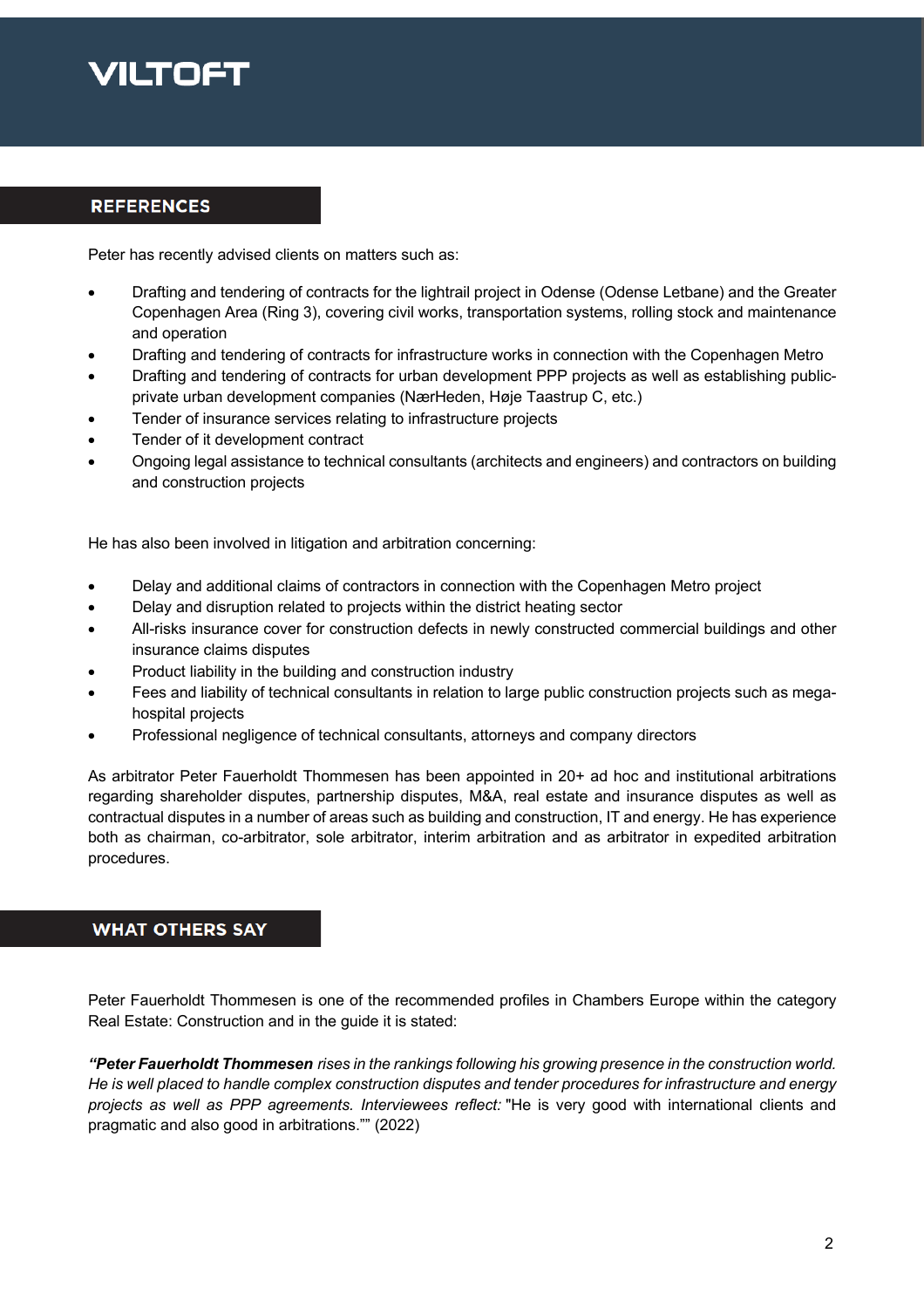

*"Peter Fauerholdt Thommesen acts on construction disputes, large infrastructure and commercial development projects and contract negotiations. Sources highlight that* "he has the ability to quickly understand the client's needs and act accordingly," *adding:* "He listens to the strategies indicated by the client and he contributes with very good evaluations regarding the risks involved."*"* (2021)

Furthermore, Peter is highlighted in Legal 500 within the categories Real estate and construction and Dispute resolution.

And since 2018, Peter has also been selected as a 'Future Leader' in arbitration in Who's Who Legal: Arbitration.

**EDUCATION & CAREER** 

| 2020      | Certified mediator, The Association of Danish Law Firms       |
|-----------|---------------------------------------------------------------|
| 2014-     | Partner, VILTOFT                                              |
| 2013      | Temporary Judge, The High Court of Eastern Denmark            |
| 2013      | Certified arbitrator, The Association of Danish Law Firms     |
| 2012      | Admitted to the High Court                                    |
| 2010-2013 | Attorney, VILTOFT                                             |
| 2008      | Foreign intern, Essex Court Chambers (Toby Landau QC), London |
| 2008      | Stagiaire, ICC International Court of Arbitration, Paris      |
| 2008      | LL.M., University of Cambridge, England                       |
| 2007      | Admitted to the Danish Bar                                    |
| 2004-2010 | Assistant attorney and attorney, Bruun & Hiejle               |
| 2004      | Master of Laws (LL.M.), University of Copenhagen              |
| 2002      | Studies at New York University School of Law, USA             |
|           |                                                               |

### **TEACHING**

- 2012-2017 External lecturer in International Commercial Law (private international law and commercial arbitration), Copenhagen Business School
- 2008-2013 External lecturer at the University of Copenhagen in European & International Commercial Law (2008-2013) and in the Willem C Vis International Commercial Arbitration Moot Competition (2010-2012)
- 2004-2007 Tutor in the Law of Obligations at the University of Copenhagen

Peter also regularly teaches courses in commercial arbitration, construction, procurement and contracts for various course providers.